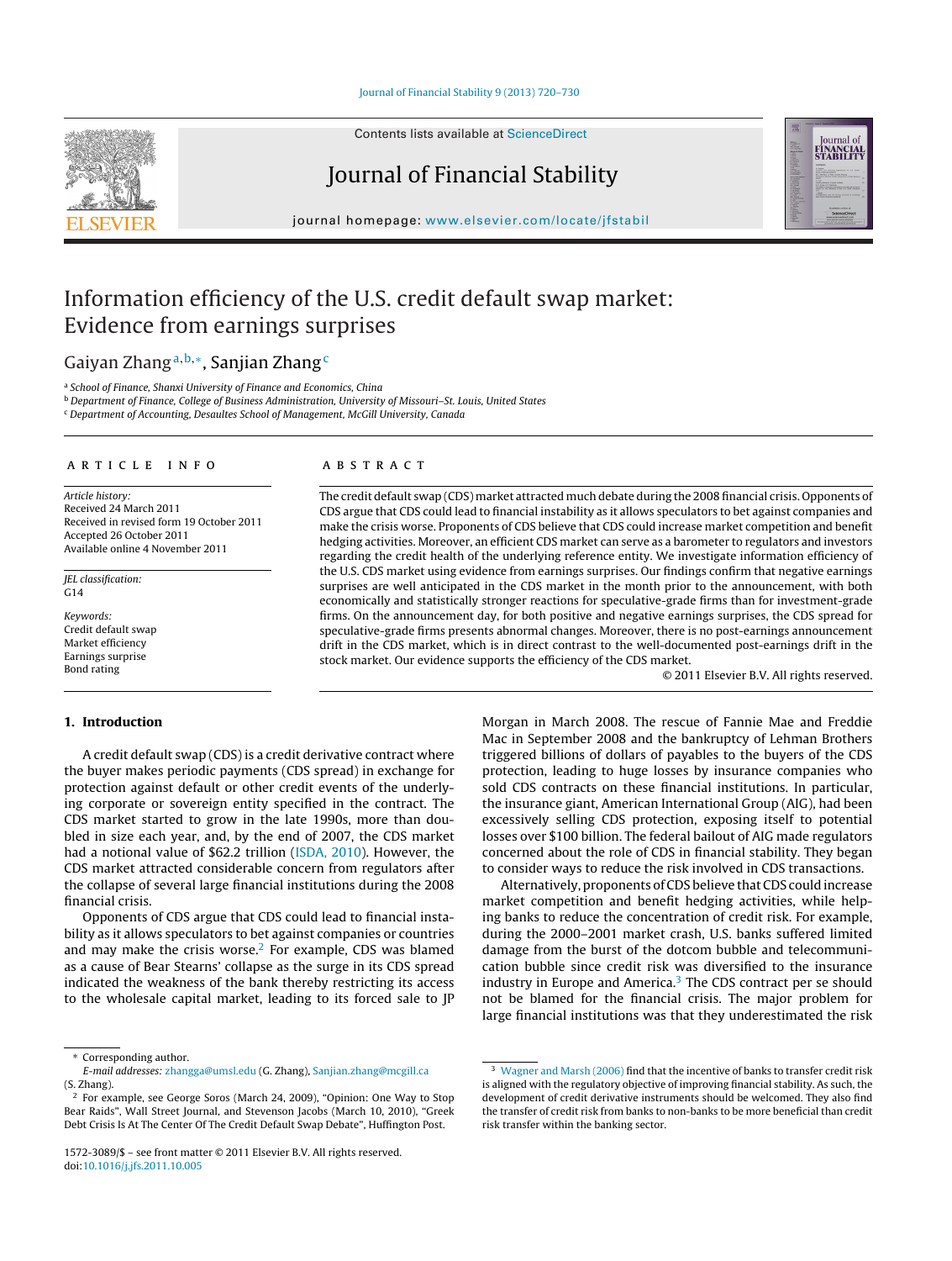exposure of operating in the CDS market where illiquidity, counterparty risk, and systemic risks could be substantial. For example, AIG underestimated the default probabilities of the reference entities that it sold extensively to collect CDS premiums. In addition, the minimum Basel capital ratio was not required for banks operating in the credit derivatives market due to its off balance nature. Greater regulation should increase capitalization requirements and market transparency in order to reduce potential risk of the credit derivatives market.<sup>4</sup>

Moreover, proponents of CDS hold that an efficient CDS market can serve as a barometer to regulators and investors regarding the credit health of a company.<sup>5</sup> In the case of Bear Stearns, the widening of their CDS spread was a symptom rather than a cause of its collapse as investors sought to hedge their exposure to the bank or speculate on its collapse.

Indeed, anecdotal evidence suggests that the CDS demonstrates dramatic spread widening in anticipation of adverse credit events in the years prior to the 2008 financial crisis. $6$  The changing CDS spread reflects the dynamic risk profile of the underlying entity and its debt instrument. Existing studies find that CDS spread plays a leading role in responding to changes in credit conditions, such as future rating events [\(Hull](#page--1-0) et [al.,](#page--1-0) [2004;](#page--1-0) [Norden](#page--1-0) [and](#page--1-0) [Weber,](#page--1-0) [2004\),](#page--1-0) and adverse credit events such as M&A, SEC probe or accounting irregularities, and leverage buyouts ([Zhang,](#page--1-0) [2009\).](#page--1-0) The leading role of the CDS market may be due to the absence of funding and shortsale restrictions in the derivatives market and large institutional investors with privileged information ([Acharya](#page--1-0) [and](#page--1-0) [Johnson,](#page--1-0) [2007\).](#page--1-0)

In this paper, we provide further evidence regarding the information efficiency of the U.S. CDS market around earnings news. An earnings announcement is the most fundamental news regarding a firm's value. We conduct a systematic study on whether the U.S. CDS market could incorporate earnings announcements in a timely fashion. Specifically, does the CDS market anticipate subsequent earnings surprises? Does the market response vary across firms with different credit risks and vary across positive and negative earnings? Is there post-earnings drift in the credit market, as in the equity market?

First, should earnings news be incorporated in CDS prices? If so, what type of earnings news elicits stronger market reactions? What type of firm is more likely to be affected? Analogous to bond yield spread, CDS spread is a function of the debt-to-firm value ratio, or leverage, term to maturity and volatility. An unexpected change in earnings will result in an unexpected change in future cash flow and, as such, the firm value, leading to a change in the leverage ratio. Therefore, we would expect the CDS spread to increase in the case of negative earnings surprises and to decrease for positive earnings news. Given limited upside potential, but substantial downside risk for bondholders, negative earnings surprises should have a stronger effect on the CDS spread than positive ones. Moreover, simulation results from [Merton](#page--1-0) [\(1974\)](#page--1-0) indicate that there is a convex relation between risk premium and leverage ratio. $7$  Given a monotonic correlation between leverage and credit ratings [\(Standard](#page--1-0) [and](#page--1-0) [Poor's,](#page--1-0) [2003\),](#page--1-0) we expect that speculative-grade firms are more severely affected by earnings surprises than investment-grade firms.

Additionally, can the CDS market anticipate earnings surprises? The CDS market is an unregulated OTC market for institutional investors and dominated by large banks, insurance companies, and hedge funds. They usually have information advantages due to greater research resources or simply by possessing insider information. Given informed market participants, embedded leverage, and its market opacity, the CDS market may be a preferred channel for informed trading. Since banks and other sophisticated investors may have information advantages with respect to earnings numbers, CDS spreads may respond ahead of actual earnings announcements, particularly in the case of negative earnings surprises and for speculative-grade firms.

Moreover, if the CDS market is efficient, we should not observe post-earnings drift. It has been well documented that stock market reactions drift post earnings announcement [\(Ball](#page--1-0) and Brown, [1968\).](#page--1-0) One explanation is that this is largely driven by noisy trading by uninformed investors. Different from the stock market where there are both informed and uninformed investors, the CDS market is dominated by informed investors who may interpret information more accurately. Thus, post-earnings drift is less likely to exist in the CDS market.

Using a sample of 6236 earnings surprises observations on 633 firms from the IBES database. We find an asymmetric impact of earnings surprises on CDS spreads. Specifically, there is a significant impact on CDS spreads in the  $[-1, 1]$  event window for speculative-grade firms, but not for investment-grade firms. For speculative-grade firms, CDS spreads increase by 2.5 basis points (bp) for negative earnings surprises and decline by 2.6 bp for positive surprises around earnings announcements. The results suggest that the credit market views earnings surprises as an important element in the pricing of speculative-grade firms, which are closer to the default boundary, but not for investment-grade firms.

Additionally, we find that the CDS market only anticipates one type of earnings surprises, the negative ones. Specifically, negative earnings surprises are associated with a dramatic 10.5 bp widening of the CDS spread in the one-month window of (−30, −2) leading up to the announcement day, but no significant CDS spread change is detected for positive earnings surprises before the earnings announcement. The pre-event asymmetric response is consistent with the finding in [Acharya](#page--1-0) [and](#page--1-0) [Johnson](#page--1-0) [\(2007\)](#page--1-0) that information leakage (likely due to insider trading) in the CDS market happens to negative credit news only.

More importantly, we find there is no post-earnings announcement drift for the full sample in the CDS market, supporting the efficiency of the CDS market. This is in direct contrast to the well documented post-announcement drift in the stock market. We attribute this finding to the fact that the players in this market are sophisticated financial institutions with an information advantage.

Furthermore, we examine how CDS spreads are related to earnings surprises after controlling for market, firm, and

<sup>4</sup> See "E.U. Derivatives Ban Won't Work, U.S. Says", New York Times. March 17, 2010. [Duca](#page--1-0) et [al.](#page--1-0) [\(2010\)](#page--1-0) argue that lessons from the crisis include recognizing the importance of financial innovation and improving regulation. [Cukierman](#page--1-0) [\(2011\)](#page--1-0) suggests that one of the major problems leading to the current financial crisis is the growth of a poorly regulated shadow financial system. The Dodd–Frank Actthat was passed in 2010 pointed outtwo problems encountered in the 2007–2009 crises with the credit derivative market. The first is that the regulatory capital requirements for banks did not reflect the risk exposure of operating in the credit derivatives. Another problem was the opacity of exposure in OTC derivatives. It was proposed that credit derivative should be traded in centralized trading platforms where margin and transparency requirements would be imposed by the platforms ([Krainer,](#page--1-0) [forthcoming\).](#page--1-0)

<sup>5</sup> Litan, Robert E. (April 7, 2010), "The Derivatives Dealers' Club and Derivatives Markets Reform: A Guide for Policy Makers, Citizens and Other Interested Parties", (PDF) Brookings Institution.

<sup>6</sup> For example, the CDS price for First Data mysteriously rose by 62% in two weeks just before its board announced that the firm was acquired by KKR on April 2, 2007 [\(Scheer,](#page--1-0) [2007\).](#page--1-0) The Wall Street Journal (WSJ) article (October 4, 2006), "Trading in Harrah's Contracts Surges Before LBO Disclosure", reported that CDS spreads of Harrah experienced a dramatic spike two days prior to the announcement, whereas the stock market was much slower to respond.

 $7$  As demonstrated in Table 1 and Figure 1 in [Merton](#page--1-0) [\(1974\),](#page--1-0) on the far right end, when debt-to-firm-value ratio d rises to an extremely high level, the curve turns concave. However, it is likely the case when firms go bankrupt and, as such, not empirically observable.